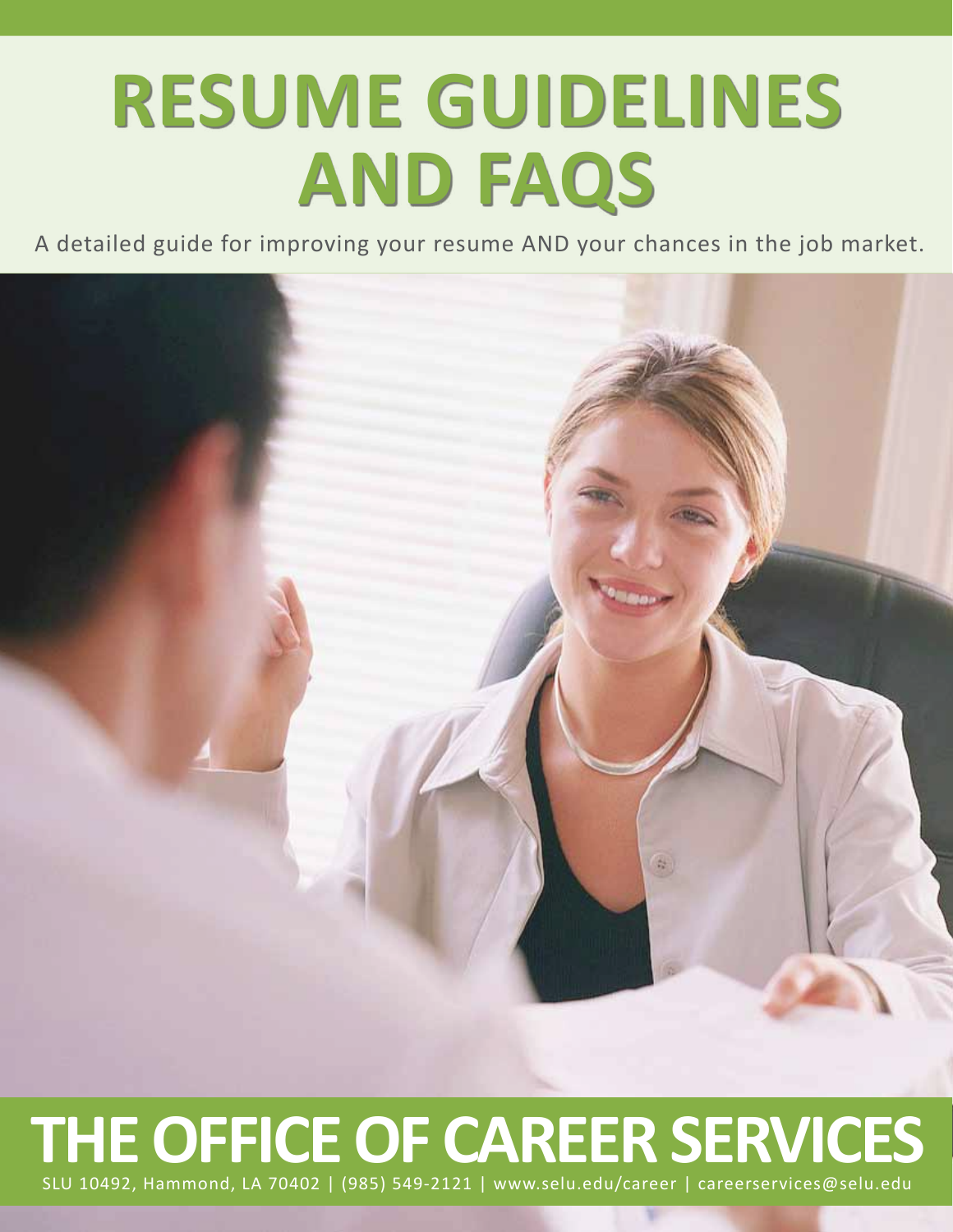# **Resumes**

Your resume is the first impression you will make on an employer. What kind of impression will your resume make at that ever important moment? Will it land you that interview or will it end up in the rejected pile? By following the resume format guidelines & content guidelines, you are increasing your chances of developing a quality resume that will not be overlooked.

## **Resume Format Guidelines**

#### **Avoid errors in spelling, grammar, and punctuation:**

This can be an indicator of the quality of your future work performance – i.e., errors suggest that you will be an unprofessional representative of the organization, and careless with your work.

#### **Avoid resume templates:**

Templates can unnecessarily force the resume onto two pages with a lot of unused "white space," and create spacing that cannot be adjusted to condense the resume to one page. Instead, type your resume as a regular document in Word to keep it to one page.

**NOTE:** The employer may not be able to open an email attachment created in other programs.

#### **Create a header for your resume:**

A header includes: name, address, phone, and email address.

- DO NOT include the word "RESUME" as part of your header.
- DO NOT include personal information (such as age, marital status, health status, ethnicity, etc.)
- DO NOT use "cute" or "provocative" words in your email address make sure it is professional.

#### **A one page resume is recommended!**

If your resume must be two pages, check the margins and the font size, as well as the amount of "white space." These factors may be forcing it to two pages unnecessarily. Times New Roman or Arial fonts are suggested for professional appearance and easier "readability" by the employer.

- Margins can be adjusted to .7 inches all around.
- Reduce the font size to 10 or 11 point font.
- Major headings can be 11 or 12 point font.
- Your name may be from 14 to 18 point font.

#### **If your resume must be two pages in length:**

On the second page, put your name and phone number in the upper left corner, and "Page 2" in the upper right corner. Paperclip rather than staple the pages. DO NOT include the same full header as you have on the first page of your resume on the second page.

#### **Make sure your resume is "scannable."**

If the resume is sent via USPS mail, or handed to employers at a career fair, the employer may scan it and store it in a computer database.

- A "scannable resume" AVOIDS italics, underlining, shading, borders, and graphics.
- Acceptable formatting includes bold type and "ALL CAPS" to emphasize major headings, and bullets to emphasize SKILLS SUMMARY statements.
- Use quality resume paper, white or off-white, and a quality printer with black ink.

#### **Do not fold resume, cover letter, or other application materials:**

Use an 8  $\frac{y''}{x}$  x 11" manila envelope for mailing. If possible, use labels rather than typing or printing addresses directly on the envelope; or, if typing directly on the envelope, use a high-quality printer. DO NOT hand write addresses on envelopes.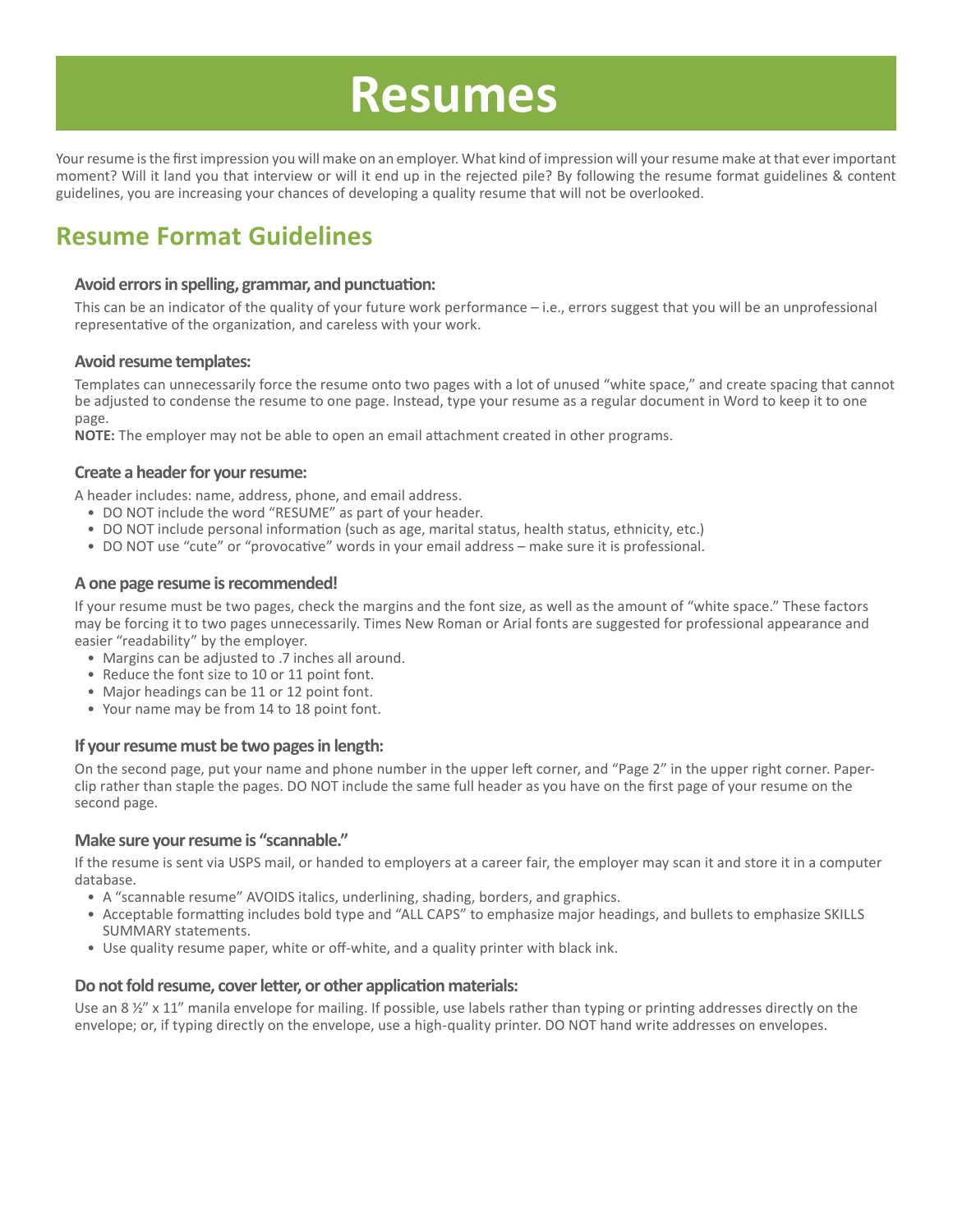## **Resume Content FAQ's by Category**

#### **Objective**

#### **Do I need an objective? What should it say?**

Although it is optional, an objective can demonstrate "focus" in terms of your career goal. It is also an excellent opportunity for you to emphasize your top skills.

#### *Examples:*

*Skills-focused Objective* The opportunity to apply communication, leadership, and organizational skills to a professionally challenging environment.

#### *Field and Skills-focused Objective*

A career in sales with opportunity to contribute communication skills, leadership, and planning and organizational skills to company goals.

#### **Can I mention that I'm willing to relocate in my objective?**

Yes. Adding this statement, "Willing to relocate," at the end of your objective, is appropriate.

#### **Education**

#### **Is it important that my degree information is correct?**

Bachelor of Arts, Psychology Bachelor of Science, Accounting Bachelor of Arts, Marketing Bachelor of Arts, Management Bachelor of General Studies

Absolutely! Errors on your resume are **not** acceptable. Check for the correct title of your degree in the Southeastern catalog, on your transcript, or on your academic department's website.

**Examples:** 

Associate of Arts, Criminal Justice Associate of Applied Science, Industrial Technology Master of Business Administration Master of Arts, Organizational Communications Master of Science, Biology

**See a full list of the Degrees and Programs that Southeastern offers at www.selu.edu.**

#### **Should I list my concentration area, or my minor(s)?**

#### Yes.

*Example:* **Bachelor of Arts, Management; concentration in Human Resource Management** Southeastern Louisiana University, Hammond, LA May 2006 GPA 3.4 *OR* **Southeastern Louisiana University, Hammond, LA Bachelor of Science, Accounting; minor in Management** Graduation Date: May 2006 Major GPA: 3.2

#### **Should I list my GPA?**

Only if 3.0 or above. However, if your Overall GPA is less than 3.0, but the GPA in your major is above 3.0, you can list your Major GPA only, and as follows:

**Major GPA: 3.0**

If both GPA's are above 3.0, you can list both: **Overall GPA: 3.2 Major GPA: 3.5**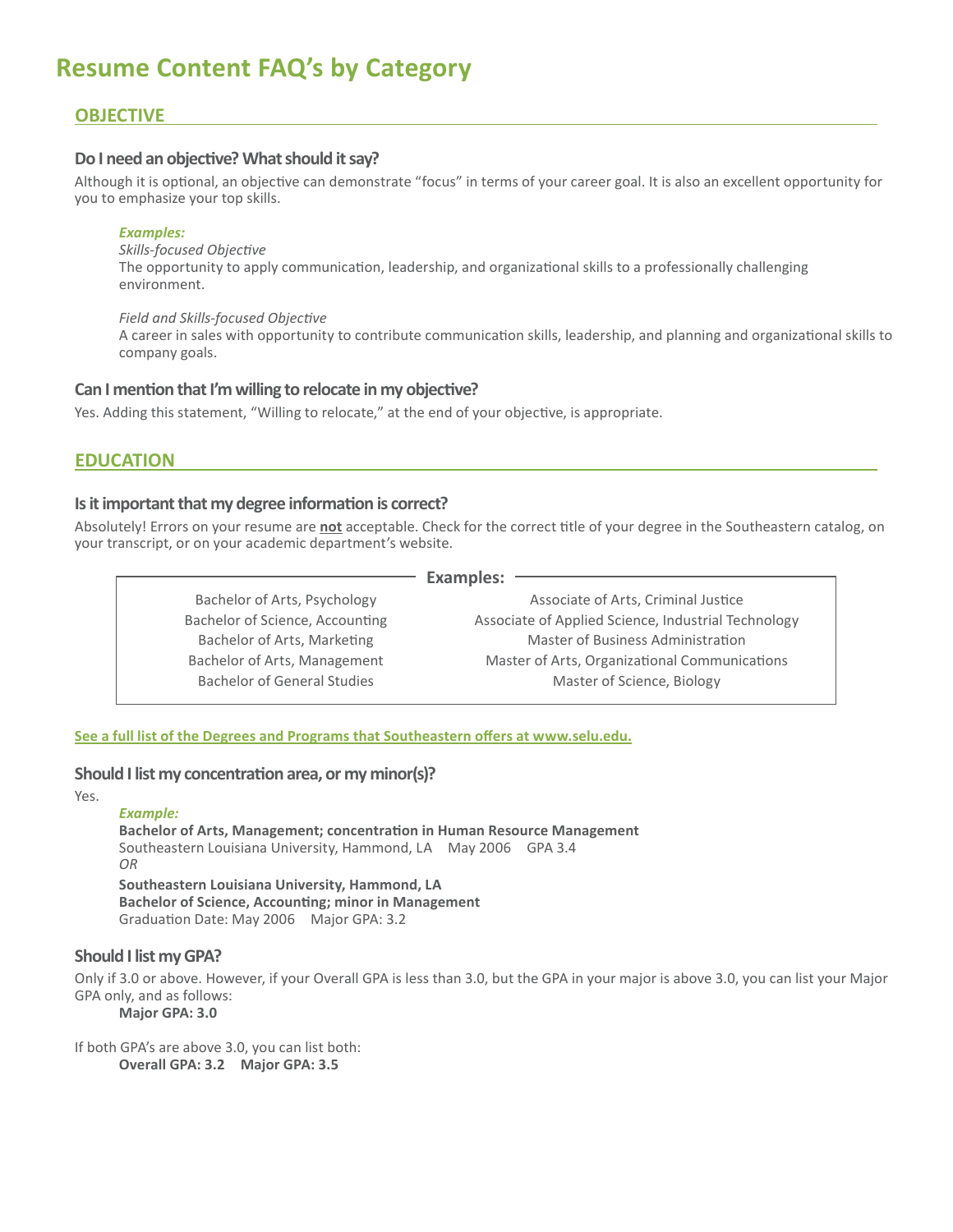#### **Should I list courses I completed?**

Although optional, it can enhance your resume to list those courses that support your career goals. If you do decide to list courses, list course titles only – not course numbers. Also, list from six to ten courses only, and those that are either requirements for your major, and/or even some electives that support your career goals.

#### *Example:*

**Major Coursework Included:** Principles of Marketing, Consumer Behavior, Business to Business Marketing, Advertising, Sales Management, Marketing Research, International Marketing, Management of Organizations, Business Finance, and Public Speaking.

#### **Should I list class projects?**

Yes, if they support your career goals, and/or if they highlight some special knowledge or skills you developed in working on the projects.

#### *Example:*

#### **Bachelor of Arts, Marketing; minor in Management**

Southeastern Louisiana University, Hammond, LA December 2010

**Special Course Projects:** Participated in marketing class projects, including developing marketing plan for local restaurant, and an international marketing strategy simulation.

#### **Could I list my Special Course Projects in another section of my resume?**

Yes – you may list the **Special Course Projects** statement as one of the bulleted statements in your **Skills Summary**. This would, in fact, be a more appropriate location if you're listing a **Major Coursework Included** section under **Education**, in that listing both "subcategories" under **Education** may be too much information for that one section.

#### *NOTE:*

- Accounting majors who have completed, or will complete, the 150-hour CPA exam requirement should state "Completed 150-hour CPA exam requirement".
- Education majors who have completed the Praxis Exam should state, "Praxis Exam Completed".

#### **Should I list every college or university I've attended on my resume?**

It depends upon the length of time you were enrolled. If you attended another college or university for only one or two semesters, it's not necessary to list this info. If you attended at least a year, or if you earned an Associate's Degree, then list the additional college or university (and degree information if applicable). However, it is optional – employers are primarily interested in the college at which you earned a degree.

### **In what order should I list my Education information, if I've attended more than one college? And, should I list**

### **courses I took at other colleges, if I didn't get a degree there?**

List most recent educational experience first, and other colleges attended in reverse chronological order.

#### *Examples:*

Southeastern Louisiana University, Hammond, LA **Bachelor of Arts, Management; concentration in Human Resource Management** Graduation Date: May 2010

Delgado Community College, New Orleans, LA **Associate of Arts, Office Administration** December 2005

Only list courses from other colleges – from which you did **NOT** get a degree – if they support or enhance your career goals. And, list only course titles only – not numbers.

#### **Should I list high school diploma information?**

No – this isn't necessary once you're a college graduate, unless you have some major accomplishments such as honors or officer positions in student organizations. However, we recommend you list high school accomplishments ONLY if you do not have many in college.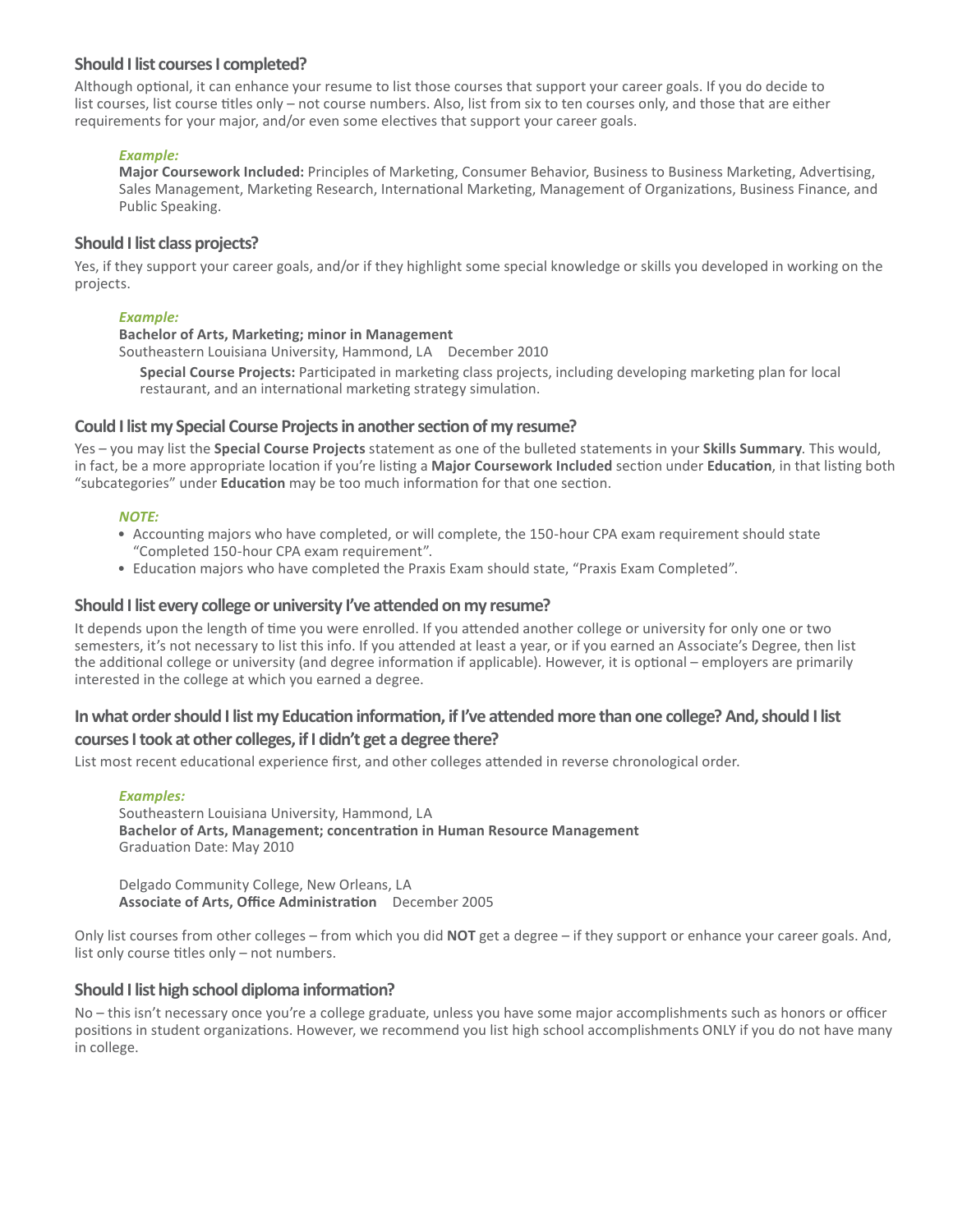#### **What is the purpose of a Skills Summary?**

A **Skills Summary** may also be called: Professional Skills, Key Qualifications, Qualifications Highlights, or Summary of Qualifications. It is a great opportunity for you to direct the employer's attention to key points you should market on your resume – your abilities, personality characteristics, areas of knowledge and experience, computer skills, etc.

#### **Is a Skills Summary optional?**

Yes, but it is strongly recommended recent college graduates include one because it allows you to highlight those "transferable skills" you possess – that is, skills you've acquired in college through work experiences, internships, involvement in student organizations, course team projects, volunteer work, etc. For an alumnus with years of professional experience, it may be optional, as their experience often "speaks for itself." Or, such an alumnus may want to replace the **Objective** and the **Skills Summary** with a **Profile** section at the top of the resume (after the header) instead. This **Profile** is a combination of one's summary of key skills, experience, and career goals.

#### **Should I include a Skills Summary if I have no experience related to my career goals?**

Absolutely! This section is especially appropriate in this case – use it to highlight your personal characteristics and computer skills, even if not able to include statements relevant to work experiences.

#### **What is the best format for a Skills Summary?**

Create bulleted statements which describe specific skills, abilities, personal characteristics, and areas of knowledge and/or experience. Use the Summary to tailor your resume to your career goal by describing your transferable skills if possible – i.e., those which apply to the type of work you're seeking.

#### **Experience**

#### **Should I list every job I've had?**

For recent college graduates, we generally recommend that you list only those jobs held while in college. However, if you had some "seasonal employment" or other "short-term" jobs that didn't allow you to develop or apply relevant skills, you may omit these – you do **NOT** have to list every job you've held in college on your resume.

#### **Should I list jobs held while in high school?**

No; the exception is if you held a job in high school that supports or relates to your career goals, or illustrates something positive about you – such as: awards received, managing your own business (illustrates self-motivation, leadership skills, and responsibility), or even a customer service job (illustrates communication and interpersonal skills).

#### **In what order/format should I list my work experience?**

Begin with the most recent job first, and list others in reverse chronological order.

#### *Examples:*

Sales Associate, 2006 - present JC Penney, Lakeside Mall, New Orleans, LA *[Put job description here]*

Student Assistant, 2004 - 2006 Office of Career Services, University Name *[Put job description here]*

#### **What type of information should I include in my job descriptions?**

Describe context of work environment (type of business/organization, its services, products, etc.), especially if the name of your employer doesn't illustrate this. Describe job duties, your contributions, skills and knowledge acquired, and results of your efforts, if possible. Include numbers of percentages, if possible (of staff for whom you worked, increase in sales, etc.). Avoid "I" - start sentences with action verbs instead. See **[Action Verbs & Adverbs](http://www.southeastern.edu/admin/career_srv/build_a_resume/assets/action-verbs.pdf)**. Also you may access **[O\\*Net](http://www.onetonline.org)** and click on Find Occupations, then type in the job titles of your past or current jobs, to see detailed job descriptions, which you can refer to for ideas on writing your own job descriptions.

#### **Should I list my internship and/or volunteer work under the Experience category?**

Yes! You may even create two **Experience** categories: **Related Experience** and **Additional Experience**. If you have experience through internships and/or volunteer activities, or even part-time jobs, that directly relates to your **Objective** (career goal), then you can list it under **Related Experience**. Other experience less relevant to your **Objective** can be listed under **Additional Experience**. However, the single **Experience** category will usually suffice.